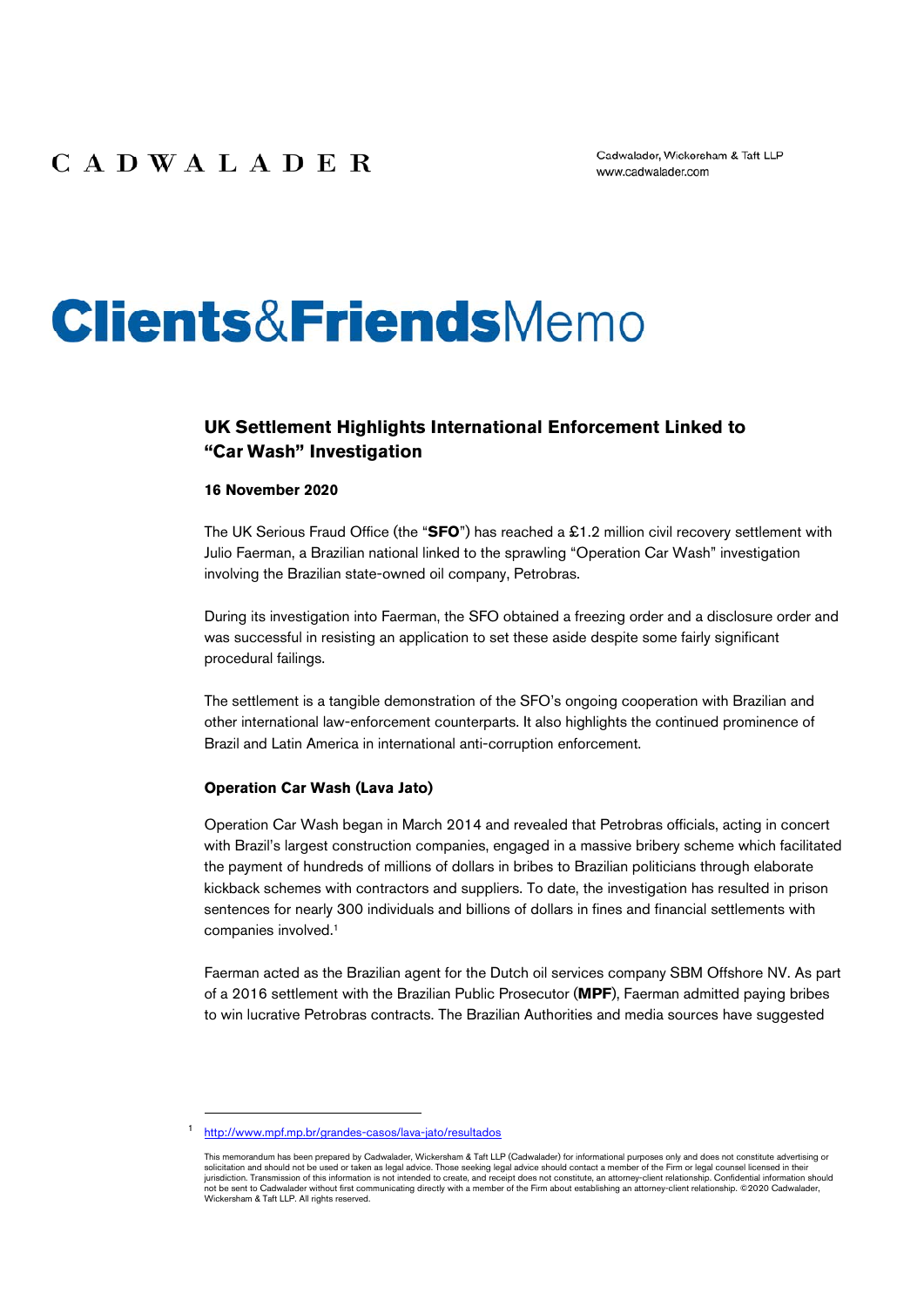## **CADWALADER**

## **Clients&FriendsMemo**

that Faerman also acted for other foreign companies implicated in Operation Car Wash, including Rolls-Royce, General Electric and the Norwegian company, Vertech.2

Faerman continues to be subject to a cooperation agreement with the Brazilian Authorities and paid a financial settlement of USD 54 million in 2016. Faerman is a Brazilian resident and is believed to be in custody there.

#### **UK Civil Recovery Proceedings**

Following the Brazilian settlement, the SFO opened its own civil recovery investigation into Faerman's UK assets, which it suspected had been acquired with the proceeds of crime. The SFO investigation focused on a £4.25 million apartment located in Kensington, London as well as Swiss bank accounts and offshore vehicles, which it believed funded the purchase.

On 29 January 2019, following an oral hearing conducted in private and without notice, the SFO obtained a freezing order on the Kensington property, to prevent it being sold while the investigation proceeded. The SFO also obtained a Disclosure Order under the Proceeds of Crime Act 2002 (the "**Order**") to enable the tracing of bribe-linked commissions paid to Faerman and to demonstrate that he used these sums to part-fund the purchase of the property. On 29 March, after a further application made without notice, both orders were amended to allow service on Faerman's English and Brazilian lawyers in circumstances where personal service was possible but considered impractical.3

By letter to Faerman's lawyers dated 3 May, the SFO served the Order, which contained a penal notice addressed to "Julio Faerman or any person served with a notice under this order" which set out potential criminal sanctions for failure to comply. On 25 July, the SFO served the Order again requesting the origin of certain funds. The copy of the Order attached to the second letter had the entire penal notice redacted. It was otherwise in the same mandatory terms.4

On 25 September 2019, Faerman's solicitors objected on the basis that the SFO are not authorised to issue an information notice to someone outside the jurisdiction. On 5 November, the SFO responded, clarifying that they were aware that they could not force compliance and were requesting the information on a voluntary basis.

Faerman refused to provide the information requested and made an application to discharge the Order as unauthorised and defective, as the SFO could not properly serve an enforceable

4 Ibid.

 <sup>2</sup> <https://globalinvestigationsreview.com/rolls-royce-caught-in-cgu-petrobras-investigation>

<sup>3 [2020]</sup> EWHC 1849 (Admin) - <https://www.bailii.org/ew/cases/EWHC/Admin/2020/1849.html>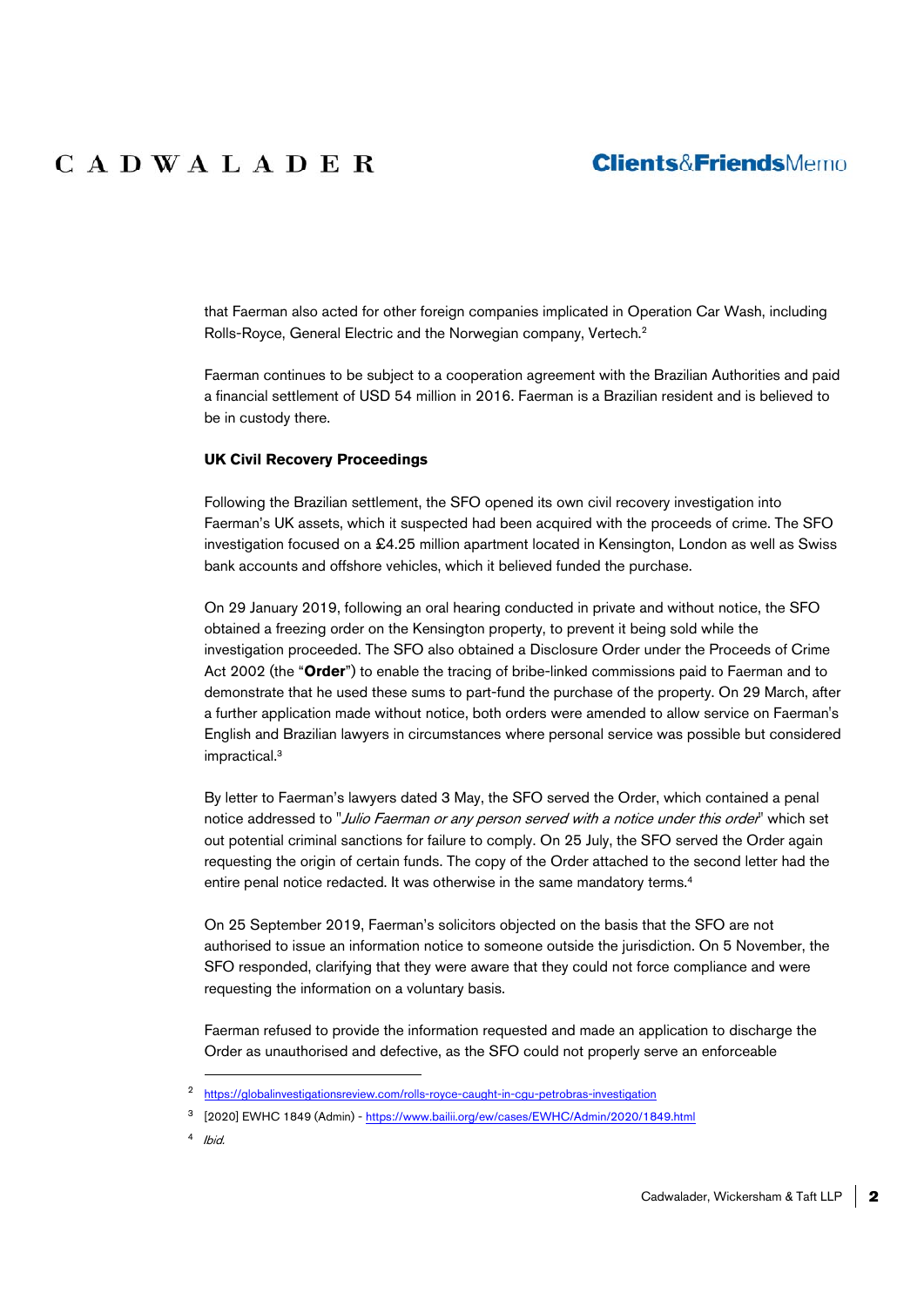## **Clients&FriendsMemo**

information notice on him or any other persons overseas citing the judgment of the UK Supreme Court in Perry.<sup>5</sup> Further, Faerman argued that the SFO's failure to bring the Supreme Court's decision in Perry to the attention of the judge in the ex parte hearing constituted material nondisclosure and an abuse of the disclosure order procedure.

Despite acknowledging procedural failings by the SFO, Mrs Justice Cutts CDE dismissed Faerman's application to discharge the Order on 10 July 2020. The Judge took the view that even if the judgment in Perry had been disclosed, the SFO's application would nonetheless have been granted, albeit with a clarification that no information notice could be served on Faerman outside the jurisdiction. She considered that the SFO had not acted in bad faith, that Faerman had suffered no prejudice (because he had not supplied any information) and that there was a clear and compelling public interest in maintaining the Order.6

On 29 October 2020, the SFO signed a settlement agreement with Faerman. Under the terms of the settlement, the property freezing order and disclosure order will remain in place until Faerman pays the settlement amount of £1.2 million and £57,000 in SFO costs.<sup>7</sup>

#### **International Corporation**

In announcing the Faerman settlement, the SFO recognised assistance received from Office of the Attorney General of Switzerland (**OAG**) and the Dutch Investigation Service (**FIOD**). The SFO also has a strong working relationship with the Brazilian Authorities, as demonstrated by the £497 million Rolls Royce Deferred Prosecution Agreement from January 2017, which was accompanied by parallel settlements with the Brazilian MPF and the US Department of Justice (**DOJ**).8

International cooperation has been a critical feature of Operation Car Wash and looks set to continue. The Brazilian Authorities have communicated with law enforcement authorities in 61 jurisdictions. The Brazilian MPF has requested for assistance from the SFO on 16 occasions as part of the Car Wash Investigation alone. It has also received three requests for cooperation from the SFO as it continues to pursue its own investigations relating to that case. The MPF's cooperation with the US DOJ is even more active with 58 requests made and 21 received to date.<sup>9</sup>

 <sup>5 [2012]</sup> UKSC 35

<sup>6 [2020]</sup> EWHC 1849 (Admin) - <https://www.bailii.org/ew/cases/EWHC/Admin/2020/1849.html>

<sup>7</sup> <https://www.sfo.gov.uk/download/sfo-v-faerman-signed-order/>

<sup>8</sup> [https://www.sfo.gov.uk/2017/01/17/sfo-completes-497-25m-deferred-prosecution-agreement-rolls-royce-plc](https://www.sfo.gov.uk/2017/01/17/sfo-completes-497-25m-deferred-prosecution-agreement-rolls-royce-plc/)

<sup>9</sup> <http://www.mpf.mp.br/grandes-casos/lava-jato/efeitos-no-exterior>